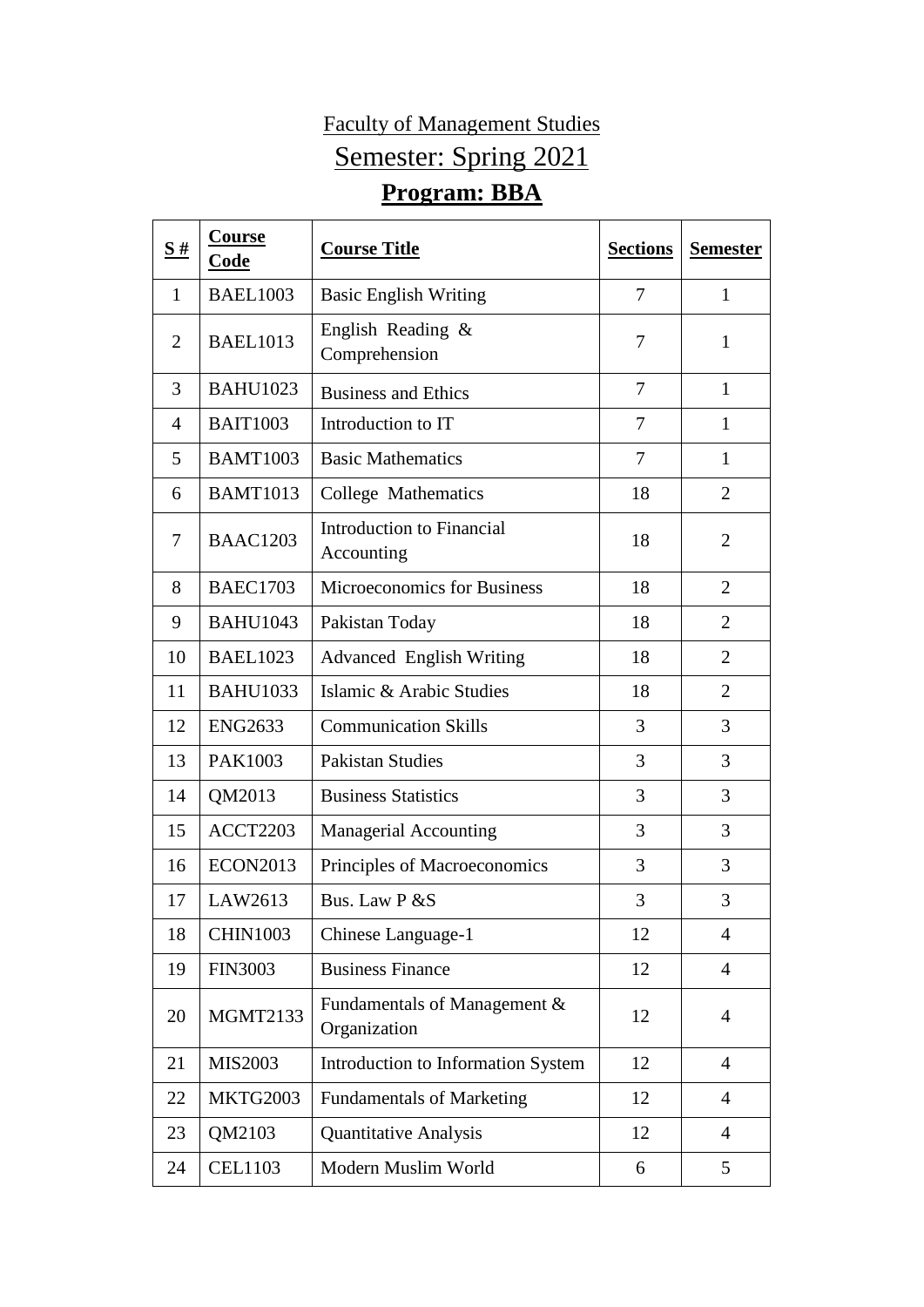| 25 | <b>FIN3123</b>  | <b>Financial Management</b>                     | 6              | 5                        |
|----|-----------------|-------------------------------------------------|----------------|--------------------------|
| 26 | <b>MGMT2013</b> | Introduction to HRM                             | 6              | 5                        |
| 27 | <b>MGMT4153</b> | <b>Fundamentals of Operations</b><br>Management | 6              | 5                        |
| 28 | <b>MKTG4033</b> | <b>Marketing Management</b>                     | 6              | 5                        |
| 29 | EP4503          | Entrepreneurship                                | 8              | 6                        |
| 30 | HU1023          | <b>Introduction to Sociology</b>                | 8              | 6                        |
| 31 | <b>MGMT4573</b> | Human Behavior                                  | 8              | 6                        |
| 32 | <b>MGMT5163</b> | <b>Business Strategy Planning</b>               | 8              | 6                        |
| 33 | RM3003          | <b>Research Methods in Social</b><br>Sciences   | 8              | 6                        |
| 34 | EP4523          | <b>Entrepreneurial Marketing</b>                | $\mathbf{1}$   | $\overline{7}$           |
| 35 | EP4533          | <b>Entrepreneurial Finance</b>                  | $\mathbf{1}$   | 7                        |
| 36 | EP4553          | <b>Idea Generation and Creativity</b>           | $\overline{2}$ | 7                        |
| 37 | <b>FIN4083</b>  | <b>Islamic Finance</b>                          | $\overline{2}$ | $\tau$                   |
| 38 | <b>FIN4203</b>  | <b>International Finance</b>                    | $\mathbf{1}$   | $\tau$                   |
| 39 | FIN4133         | Capital Budgeting                               | $\mathbf{1}$   | $\tau$                   |
| 40 | FIN4143         | <b>Financial Markets and Institutions</b>       | 1              | $\overline{\mathcal{L}}$ |
| 41 | <b>MGMT4013</b> | <b>Compensation MGMT</b>                        | $\mathbf{1}$   | $\overline{\mathcal{L}}$ |
| 42 | <b>MGMT4143</b> | Performance Management                          | $\mathbf{1}$   | 7                        |
| 43 | <b>MGMT4163</b> | <b>Conflict Resolution</b>                      |                | 7                        |
| 44 | <b>MGMT4463</b> | Retail Supply Chain MGMT                        | $\mathbf{1}$   | 7                        |
| 45 | <b>MGMT4473</b> | <b>Supply Chain Sourcing</b>                    | $\mathbf{1}$   | $\tau$                   |
| 46 | <b>MKTG4073</b> | Marketing Research Design and<br>Analysis       | $\mathbf{1}$   | 7                        |
| 47 | <b>MKTG4143</b> | Advertisement and Promotion                     | $\overline{2}$ | $\overline{7}$           |
| 48 | EP4573          | Business Model Development and<br>Innovation    | $\mathbf{1}$   | 8                        |
| 49 | <b>MGMT4443</b> | <b>SME</b> Management                           | $\mathbf{1}$   | 8                        |
| 50 | <b>FIN4013</b>  | <b>Investment Analysis</b>                      | $\mathbf{1}$   | 8                        |
| 51 | FIN4233         | <b>Financial Statement Analysis</b>             | $\mathbf{1}$   | 8                        |